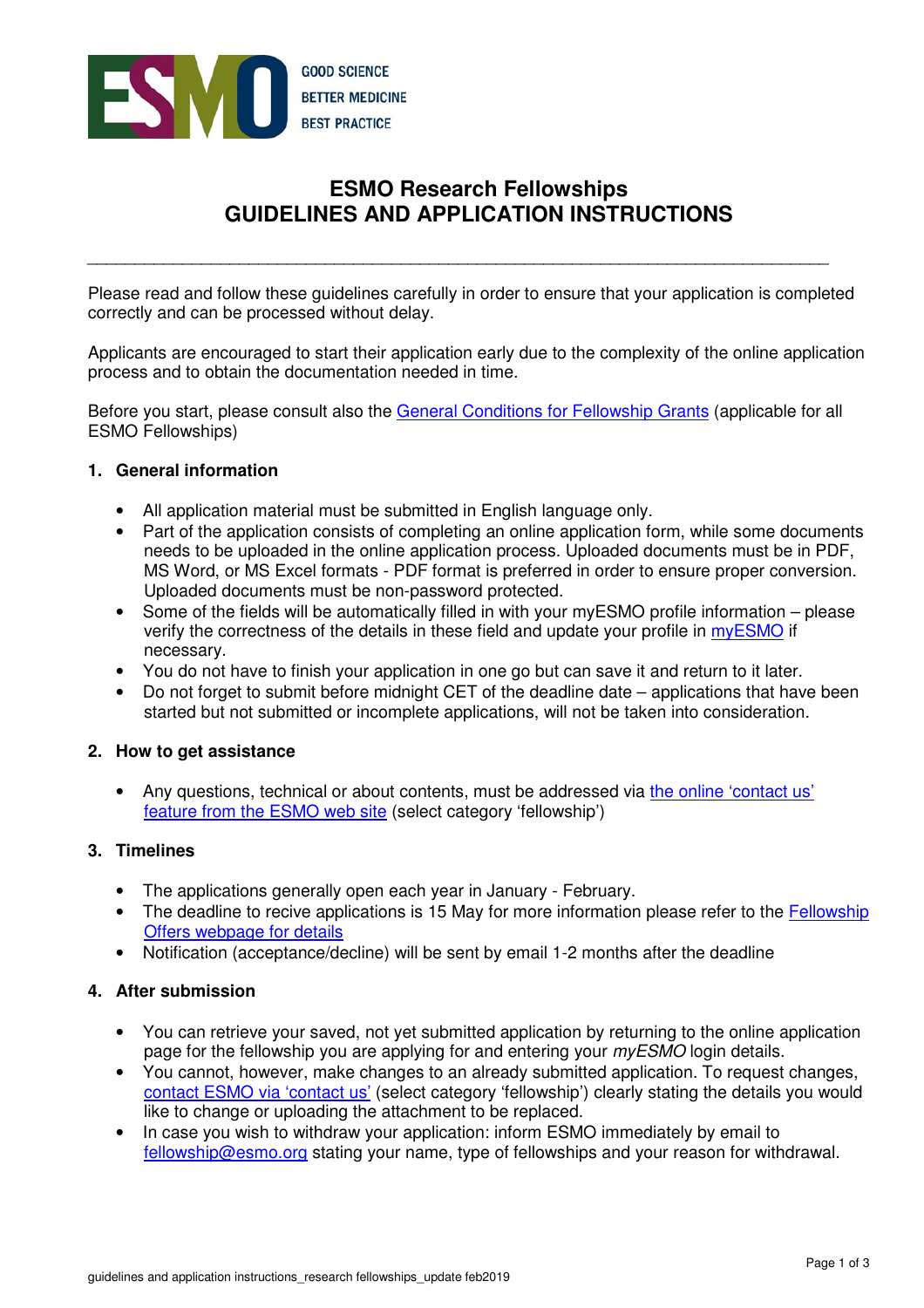

# **5. Criteria for applicants**

All below criteria must be fulfilled by applicants:

- Be a full or 'under 40 in training' ESMO member in good standing at the time of application renew your membership here
- Be no older than 40 years at the time of application
- Be proficient in English
- Fulfil the experience criteria (experience at the expected start time of the fellowship project):
	- $\circ$  Be an oncologist with at least one-year experience in medical, radiation or surgical oncology and currently engaged in cancer research or clinical oncology practice

## **6. Details and documentation to be included**

Some details are entered directly in the online form:

- Personal details: contact details, date of birth, country
- Details about home and host institutes
- CV details: work experience, education, personal skills and competences, publication lists (max 5 peer-reviewed articles, max 5 abstracts)
- Project title and subject

Other details must be uploaded as separate documents:

- a. Recommendation letter from your home institute
- b. Acceptance letter from the host institute
- c. Detailed description of fellowship project
- d. Motivation letter

## **See below for more details about each element to be uploaded**

## **a. Recommendation letter:**

Letter of recommendation from the candidate's department head/mentor or supervisor

- maximum 1 page, preferably pdf format
- must be written in English, on the institute's letter head and duly signed and dated
- must include the following:
	- attest the applicant's proficiency in the working language at the proposed host institute and/or English
	- − state in details that the applicant has the required work experience for the fellowship in question (see point 5 above)
	- − confirm the level of institutional commitment to the applicant's career development

## **b. Acceptance letter:**

 Letter of acceptance from the person responsible for the project at the host facility confirming the agreement and dates for the proposed project

- maximum 1 page, preferably pdf format
- must be written in English, on the institute's letter head and duly signed and dated
- must include the following:
	- − name of fellow and title of proposed project
	- Intended start date of project and length of fellowship
	- − significance of the project and a critical review of both the applicant and the research proposal
	- assurance that the host institution will provide adequate facilities and support for performance of the proposed work.